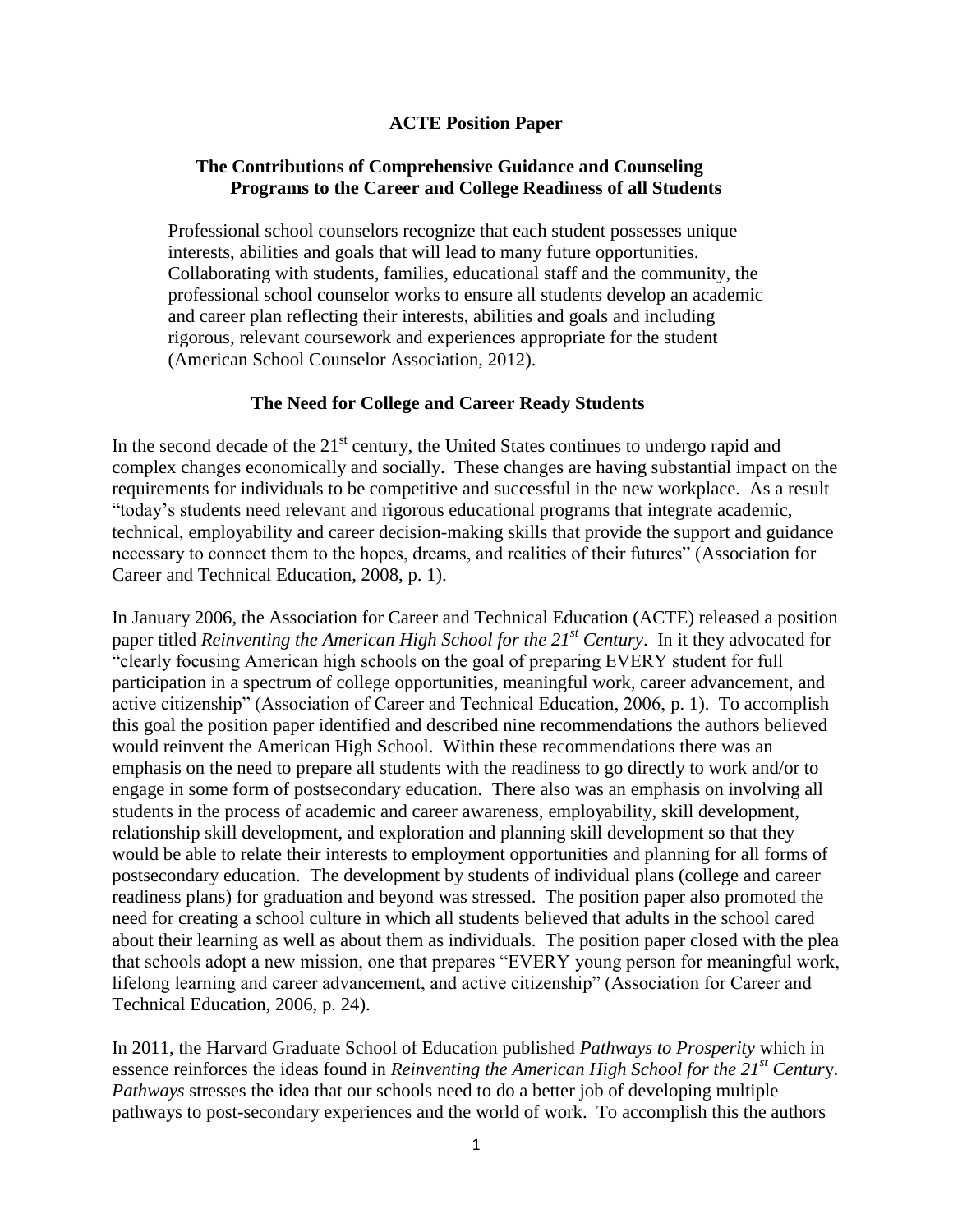recommend strengthening CTE programs, removing the cultural bias regarding CTE, and strengthening career counseling in the schools. In regards to school counseling the authors state:

In the U.S. our goal should be to assist every young adult beginning at the end of middle school to develop an individualized pathway plan that would include career objectives; a program of study; degree and/or certificate objectives; and work-linked learning experiences. …The merits of the approach are obvious. Young adults simply can't chart a course if they don't have a goal. (p. 28)

Then in 2012, the National Association of State Directors of Career Technical Education Consortium published the *Introduction to the Common Career Technical Core*. In it the authors stressed that "Career Ready Practices should be taught and reinforced in all career exploration and preparation programs. . ." (p. 1). The  $10<sup>th</sup>$  Career Ready Practice was titled "Plan education" and career path aligned to personal goals." This practice states:

Career-ready individuals take personal ownership of their own educational and career goals, and they regularly act on a plan to attain these goals. They understand their own career interests, preferences, goals and requirements. They have perspective regarding the pathways available to them and the time, effort, experience and other requirements to pursue each, including a path of entrepreneurship. They recognize the value of each step in the educational and experiential process, and they recognize that nearly all career paths require ongoing education and experience. They seek counselors, mentors and other experts to assist in the planning and execution of career and personal goals (p. 2).

Also, in 2012, The Career Readiness Partners Council, in their publication *Building Blocks for Change: What it Means to be Career Ready* defined career readiness as follows:

"A career-ready person effectively navigates pathways that connect education and employment to achieve a fulfilling, financially-secure and successful career. A career is more than just a job. Career readiness has no defined endpoint. To be career ready in our ever changing global economy requires adaptability and a commitment to lifelong learning, along with mastery of key academic, technical and workplace knowledge, skills, and dispositions that vary from one career to another and change over time as a person progresses along a developmental continuum. Knowledge, skills and dispositions that are inter-dependent and mutually reinforcing." (p. 2)

## **The Role of Comprehensive Guidance and Counseling Programs in the Career and College Readiness Process**

It is important to remember that students will not master these college and career readiness skills by themselves. They will need to be active learners in rigorous and relevant academic programs, career and technical education, and comprehensive guidance and counseling programs. All three programs must work collaboratively to provide all students with these skills so that they can become career and college ready.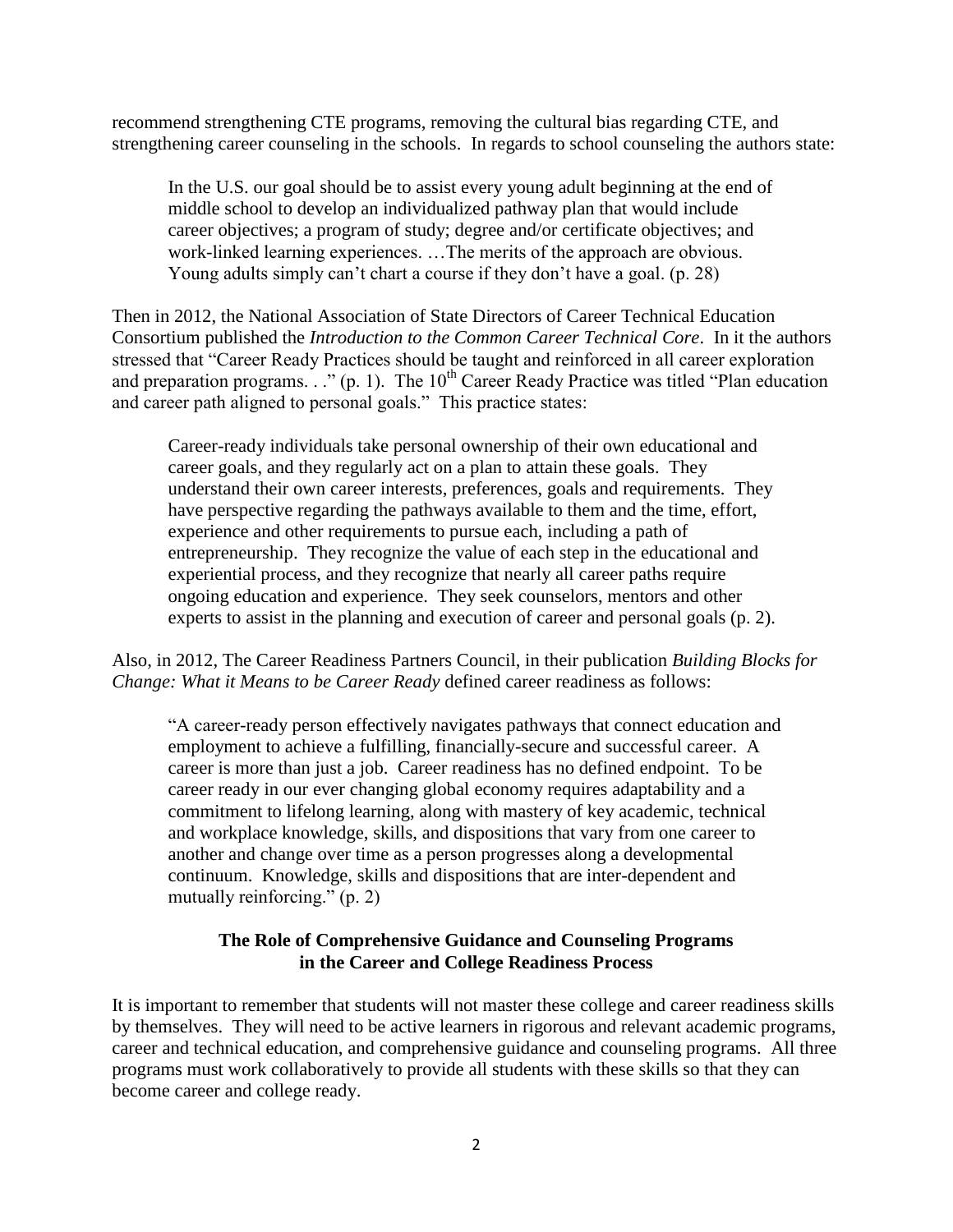It is equally important to remember that comprehensive guidance and counseling programs featuring career development do provide important substantial, specific, and unique value-added contributions to the college and career readiness process. This is accomplished through a program framework of the guidance curriculum, individual student planning, responsive services, and system support. The content, activities, and services of the framework are designed to facilitate the career development of all students so that they are college and career ready. This means that they will have the requisite academic and technical knowledge and skills as well as the personal/social soft skills to enter and succeed in our highly skilled workforce or go on for more education in a variety of post-secondary settings, including college and then enter and succeed in our highly skilled workforce.

### **The Content and Activities of the Program**

The career development content of comprehensive guidance and counseling programs is contained in the career domain. Additional knowledge and skills vital to students' career development are contained in the academic and personal/social domains. The content of these domains align with all twelve career ready practices but particularly Practice 10 as outlined above in the *Introduction to the Common Career Technical Core* (National Association of State Directors of Career Technical Education Consortium, 2012, p. 2). The content of these domains also aligns with the definition of career readiness found in *Building Blocks for Change: What it Means to be Career Ready* (The Career Readiness Partners Council, 2012, p. 2)

Although these domains are sometimes portrayed as being separate, in actual practice, they are delivered through the program interactively and holistically to students. They are not three separate silos. The content from all three domains is required to prepare students to become career and college ready.

Career development content, infused with academic and personal/social knowledge and skills, is delivered by school counselors, teachers, and other educational personnel through the guidance curriculum of the comprehensive and counseling program beginning in elementary school. At the middle and high school levels, the activities of the guidance curriculum focus on empowering all students to become effective managers of their educational and career goals by providing them with career exploration, transition planning, and work-based learning opportunities including job shadowing, internships, employability skills, and career mentoring.

School counselors, teachers and other educational personnel also empower all students by helping them to develop, use, and update college and career readiness plans (individual graduation plans) beginning in grades 7 or 8 as part of the individual student planning component of a comprehensive guidance and counseling program. These plans are based on school developed programs of study emphasized in Career Ready Practice 10 (National Association of State Directors of Career Technical Education Consortium, 2012, p. 2). This is done in close collaboration with parents or guardians. Responsive services, provided by school counselors, including individual counseling, small group counseling, consultation, and referral are available to all students if required. Through responsive services possible personal/social and emotional issues that may be barriers to students' overall development, including their career development are addressed. System support is an indirect service to students containing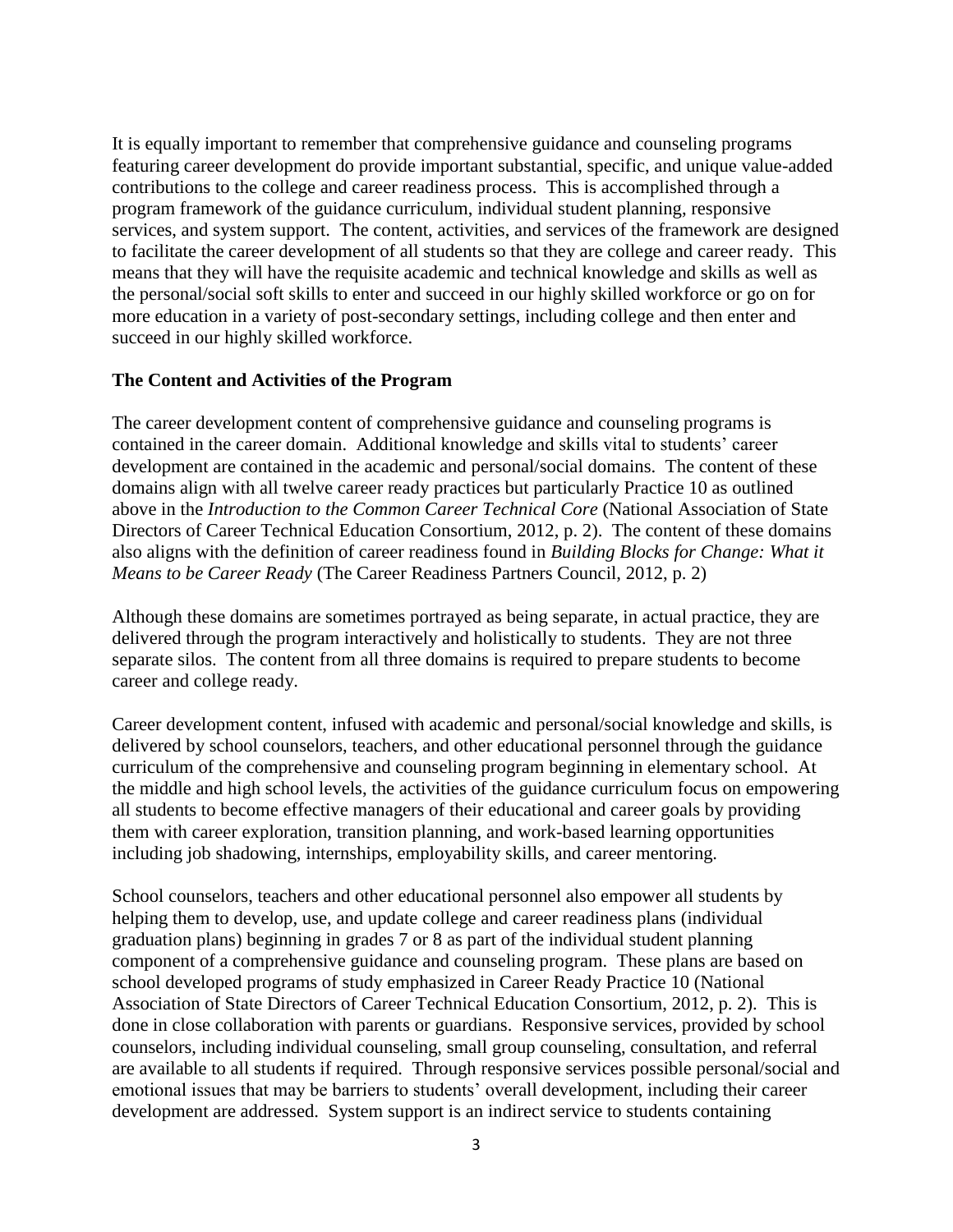management activities that support the operation and evaluation of the program as well as support other educational programs in the district (Gysbers and Henderson, 2012).

## **Impact on Student Learning**

What impact do comprehensive guidance and counseling programs have on students? Empirical research conducted during the past 15 years has demonstrated that when professional school counselors have the time, the resources, and the structure of a comprehensive guidance and counseling programs in which to work, they contribute to positive student academic and career development as well as the development of positive and safe learning climates in schools (Dunham & Frome, 2003; Lapan, Gysbers, & Kayson, 2006; Lapan, Gysbers, & Petroski, 2001; Lapan, Gysbers, & Sun, 1997).

Research has also concluded that schools with more fully implemented comprehensive guidance and counseling programs have significant impact on student achievement. These programs fostered more targeted course selection resulting in more students taking a greater number of higher-level English, science, math, and technology oriented courses and students in these schools had higher ACT scores in every area of the test (Nelson, Fox, Haslam, & Gardner, 2007).

Finally, a research study conducted in Nebraska (Carey, Harrington, Martin, & Hoffman, in press), concluded that the student-to-counselor ratio has an impact on student outcomes in career and technical education as follows: "A more favorable student-to-counselor ratio was associated with an increase in student attendance, an increase in students' proficiency in career and technical education and an increase in students' program completion rates in career and technical education".

# **School Counselors Are Ready to Lead**

The College Board's national Office of School Counselor Advocacy recently published the *2012 National Survey of School Counselors* (October 2012). The results from this study suggest that school counselors across the country have the necessary knowledge, skills, and confidence to promote the college and career readiness of all students, "given administrative support and resources." (p. 5). In addition, principals agree that school counselors should "exercise leadership in advocating for students' access to rigorous academic preparation as well as other college and career readiness counseling." (p. 5). It is clear that school counselors are able and willing to fully implement comprehensive guidance and counseling programs featuring career development that help advance the college and career readiness for all students. It is time to give them the administrative support and resources to fulfill their mission.

### **ACTE's Position on Comprehensive Guidance and Counseling Programs**

• ACTE endorses the reconceptualization of guidance and counseling from a position/services orientation to a comprehensive program that is an integral part of the overall education system, serving *all* students and their parents or guardians.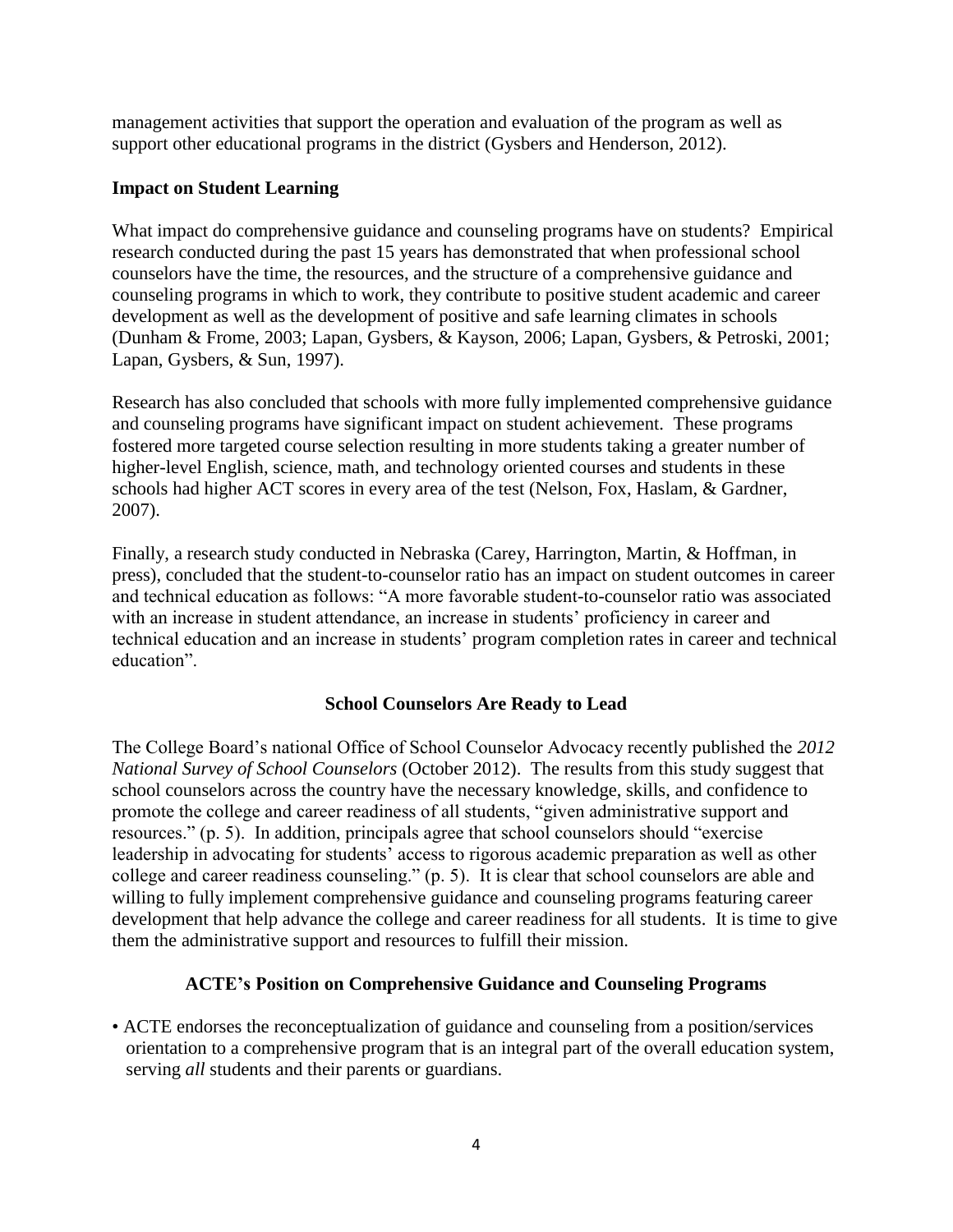- ACTE also endorses comprehensive guidance and counseling program terminology *and* supports the work of local school districts and their professional school counselors to develop, implement, and evaluate systematic and unified programs of guidance and counseling activities and services that serve *all* students and their parents or guardians.
- ACTE recognizes and supports comprehensive guidance and counseling program models for implementation that have been developed by state departments of education, local school districts, and guidance and counseling-related professional associations, and ACTE believes comprehensive guidance and counseling programs should be implemented in all elementary, middle, and high school across the country.
- ACTE recognizes the importance and need for local, state, and national leadership, policy, and resources to accomplish the goal of implementing comprehensive guidance and counseling programs in all elementary, middle, and high schools across the country.
- Due to the rapid and complex changes that are occurring in the work world and labor force today and tomorrow, ACTE recognizes and supports the need for initial and continued education for school counselors and other career development specialists at the pre-service and professional development levels to help them gain and maintain the knowledge and skills they need to assist all students to become college and career ready. Such education should include, but not be limited to, knowledge of business and industry, local, state, and national economic development trends and issues, usage of career assessments, work-based learning, and postsecondary transitions such as direct entrance into the workforce, apprenticeships, two year, four year college;/universities, and technical schools.
- ACTE recognizes and supports the need to include in federal legislation comprehensive guidance and counseling program terminology as follows:

Comprehensive guidance and counseling programs consist of subject matter and related techniques and methods organized to facilitate the academic, career, and personal/social development of all students K-12. In addition, comprehensive guidance and counseling program content assists all students and their parents in making informed educational choices that lead to more educational and career options; to become career and college ready. Comprehensive guidance and counseling programs also emphasize the development of academic and career awareness exploration and planning skills, employability skills, relationship skills, education and career decision making skills, work based learning, and the development and understanding of local, state, and national educational, occupational, and labor market opportunities, needs, and trends.

ACTE believes that when federal law uses this updated comprehensive guidance and counseling program terminology all professional school counselors will be helping all students become career and college ready. According to the *2012 National Survey of School Counselors*, they are ready, willing, and able to do so.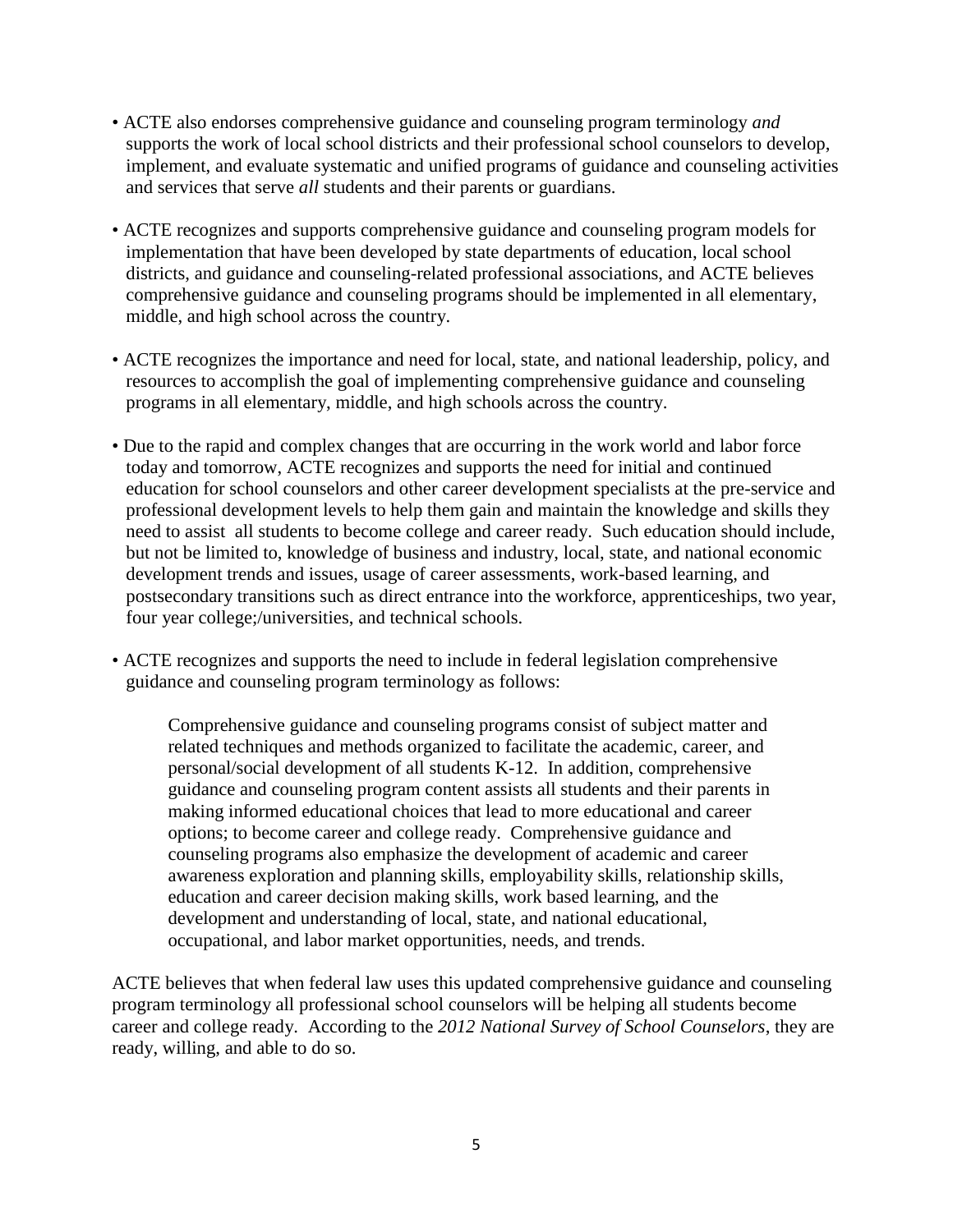#### **References**

- American School Counselor Association (2012). *The professional school counselor and academic and college/career planning* (Position paper). Alexandria, VA: Author.
- Association for Career and Technical Education (2006). *Reinventing the American High School for the 21st century: A position paper*. Alexandria, VA: Author.
- Association for Career and Technical Education (2008). *Issue Brief: Career and technical education's role in career guidance*. Alexandria, VA: Author.
- Career Readiness Partner Council (2012). *Building Blocks for Change: What it Means to be Career Ready*. National Association of State Directors of Career and Technical Education Consortium. Silver Springs, MD: Author.
- Carey, J., Harrington, K., Martin, I., & Hoffman, D. (in press). A statewide evaluation of the outcomes of the implementation of ASCA national model school counseling programs in rural and suburban Nebraska high schools. *Professional School Counseling*.
- College Board Advocacy and Policy Center, National Office for School Counselor Advocacy (2012). *2012 National Survey of School Counselors: True North: Charting the Course to College and Career Readiness*. New York, NY: Author.
- Dunham, C., & Frome, P. (2003). *Guidance and advisement: Influences on students' motivation and course-taking choices (Research Brief)*. Atlanta, GA: Southern Regional Education Board.
- Gysbers, N. C., & Henderson, P. (2012). *Developing and managing your school guidance and counseling program (5th ed.)*. Alexandria, VA: American Counseling Association.
- Lapan, R. T., Gysbers, N. C., & Kayson, M. (2006). *How implementing comprehensive guidance programs improves academic achievement for all Missouri students*. Jefferson City, MO: Missouri Department of Elementary and Secondary Education.
- Lapan, R. T., Gysbers, N. C., & Petroski, G. F. (2001). Helping seventh graders be safe and successful. A statewide study of the impact of comprehensive guidance and counseling programs. *Journal of Counseling and Development, 79*, 320-330.
- Lapan, R. T., Gysbers, N. C., Sun, Y. (1997). The impact of more fully implemented guidance programs on the school experiences of high school students: A statewide evaluation study. *Journal of Counseling and Development, 75*, 292-302.
- National Association of State Directors of Career Technical Education Consortium (2012). *Introduction to the Common Career Technical Core*. Silver Spring, MD: Author.
- Nelson, D. E., Fox. D. G., Haslam, M., & Gardner, J. (2007). *An evaluation of Utah's comprehensive guidance program*. Salt Lake City, UT: Utah State Office of Education.